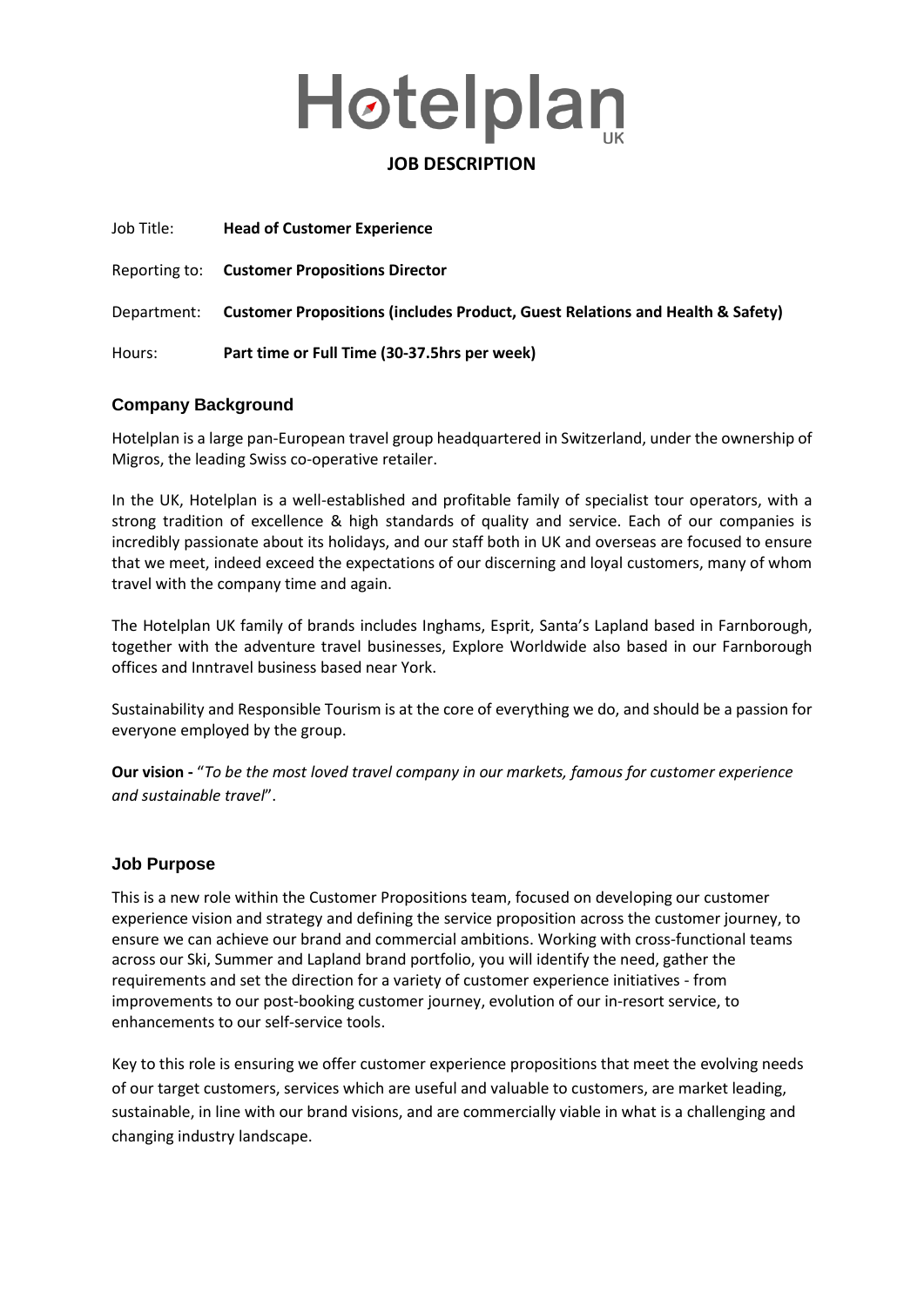You may not be operating at a Head of level currently, but you will be looking for your next challenge and ready to step up and develop within this role. You'll need to start with an understanding of customer needs, barriers and behaviours – as well as the competitive landscape. You'll combine this with your experience of the complex challenges of delivering service excellence in modern tour operating. You'll need to be a natural influencer, working closely with colleagues across the business, to develop and bring to life your proposals utilising their resources and enriched with their subject matter expertise.

You will not be hands on delivering many of your initiatives – your colleagues across the business will be – so you will need to be motivating to gain their buy-in, and solution focused to help them overcome obstacles. You will act as a key stakeholder and business requirements owner, with your end goal being to ensure existing and new service tools and propositions are appealing, operationally and commercially viable, and brought to market in an accurate and compelling way.

# **Main Responsibilities and Key Tasks**

- Define the customer experience vision, and create a roadmap for our service proposition evolution throughout the customer journey, to better meet new customer expectations, align to brand visions, capitalise on opportunity gaps and resolve business challenges
- Work closely with Product, Guest Relations, Sales, UK and Overseas operations teams, Marketing and IT teams to evaluate the effectiveness of existing customer experience propositions, optimise them, and set the direction for new projects to enhance and test new concepts, ensuring they are rolled out in line with agreed plans
- Champion the customer and the need for variations to the customer experience delivery by segment, brand and product
- Gain buy-in to the strategy from the Senior Management Team with clearly articulated insight led proposals, with business cases and achievable ROI – particularly where investment is required for tools and development
- Ensure sustainability and health and safety goals are clearly defined across all service propositions, in line with HPL strategy, working with our Head of Sustainability and Senior Health & Safety Manager
- Deeply understand the needs of our diverse customers to develop and improve customer experience propositions in the future
- Work closely with Head of Guest Relations to enhance and evolve our voice of customer feedback channels, beyond the existing Guest Feedback Forms and feefo
- Scope, brief and oversee any insight projects required to inform the evolution of the tools and service propositions – utilising existing internal data sources where possible, and commissioning research where essential
- Help drive a culture of customer-centricity across the business, along with a culture of innovation to meet developing customer needs, resolving business challenges and seizing opportunities

### **Knowledge, Skills & Experience**

Passionate about travel and delivering a high standard of customer experience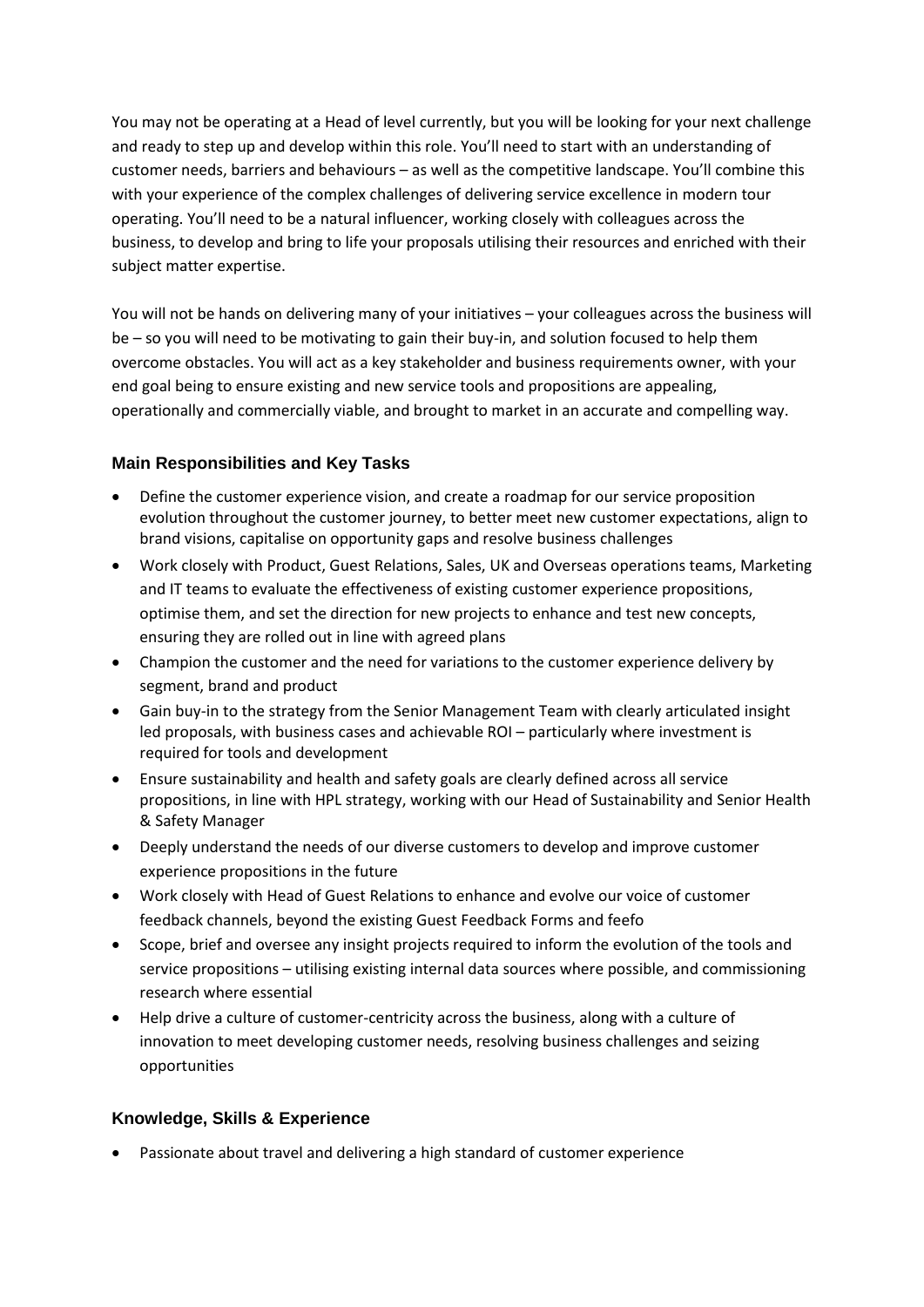- Significant experience at management level within a Customer Experience, Operations or Product function, ideally within the UK travel industry
- Have brought to market customer-facing propositions for a consumer service or product and been a key stakeholder in ensuring they are delivered to business requirements
- Strong communicator, influencer and team-player across departments and in matrix structures, with the ability to build and maintain trusted working relationships with colleagues and external contacts
- Stakeholder management experience, with strong influencing skills at senior leadership levels
- Commercially astute, with strong competencies in planning and organising
- Curious about customers and understanding their behaviours and motivations
- Intuitive based on experience to date, but still bias to make decisions based on insight and data
- Pro-active, flexible 'can do' attitude, sense of urgency, and ability to thrive in a fast-paced work environment
- Organised, with great time-management skills and an ability to multi-task

### **Values**

- Be Passionate in everything we do
- Work together as a United team
- Be innovative embracing and driving change
- Trusted, open and honest
- Stand out and be distinctive

### **Key Competencies**

- Customer centric
- **•** Effective communicator
- Problem solving
- Influencing and negotiating
- Results driven
- Innovation and change orientated

# **Working Relationships (internal, external, cross-functional, direct reports)**

- Guest Relations, Health & Safety team and Product team (all part of Customer Propositions team)
- Overseas team
- UK Operations team
- IT Team & PMO
- Marketing team
- Sales Reservations team and Agency Sales
- Digital & Strategy team in Hotelplan Group
- Externally, with tech partners and supply chain partners such as DMCs